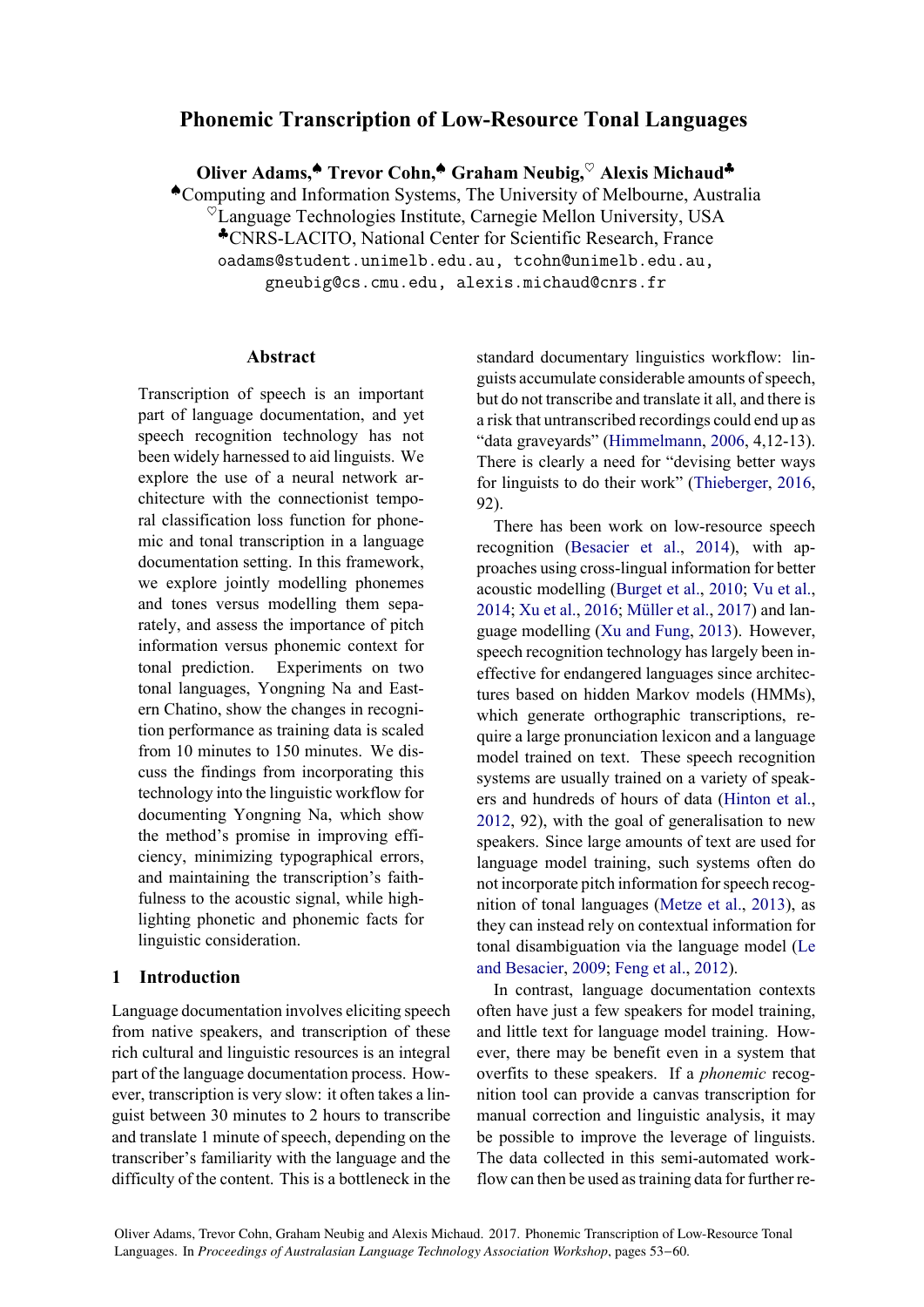finement of the acoustic model, leading to a snowball effect of better and faster transcription.

In this paper we investigate the application of neural speech recognition models to the task of phonemic and tonal transcription in a resourcescarce language documentation setting. We use the connectionist temporal classification (CTC) formulation (Graves et al., 2006) for the purposes of direct prediction of phonemes and tones given an acoustic signal, thus bypassing the need for a pronunciation lexicon, language model, and time alignments of phonemes in the training data. By drastically reducing the data requirements in this way, we make the use of automatic transcription technology more feasible in a language documentation setting.

We evaluate this approach on two tonal languages, Yongning Na and Eastern Chatino (Cruz and Woodbury, 2006; Michaud, 2017). Na is a Sino-Tibetan language spoken in Southwest China with three tonal levels, High (H), Mid (M) and Low (L) and a total of seven tone labels. Eastern Chatino, spoken in Oaxaca, Mexico, has a richer tone set but both languages have extensive morphotonology. Overall estimates of numbers of speakers for Chatino and Na are similar, standing at about 40,000 for both (Simons and Fennig, 2017), but there is a high degree of dialect differentiation within the languages. The data used in the present study are from the Alawa dialect of Yongning Na, and the San Juan Quiahije dialect of Eastern Chatino; as a rule-of-thumb estimate, it is likely that these materials would be intelligible to a population of less than 10,000 (for details on the situation for Eastern Chatino, see Cruz (2011, 18-23)).

Though a significant amount of Chatino speech has been transcribed (Chatino Language Documentation Project, 2017), its rich tone system and opposing location on the globe make it a useful point of comparison for our explorations of Na, the language for which automatic transcription is our primary practical concern. Though Na has previously had speech recognition applied in a pilot study (Do et al., 2014), phoneme error rates were not quantified and tone recognition was left as future work.

We perform experiments scaling the training data, comparing joint prediction of phonemes and tones with separate prediction, and assessing the influence of pitch information versus phonemic context on phonemic and tonal prediction in the CTC-based framework. Importantly, we qualitatively evaluate use of this automation in the transcription of Na. The effectiveness of the approach has resulted in its incorporation into the linguist's workflow. Our open-source implementation is available online.<sup>1</sup>

### **2 Model**

The underlying model used is a long shortterm memory (LSTM) recurrent neural network (Hochreiter and Schmidhuber, 1997) in a bidirectional configuration (Schuster and Paliwal, 1997). The network is trained with the connectionist temporal classification (CTC) loss function (Graves et al., 2006). Critically, this alleviates the need for alignments between speech features and labels in the transcription which we do not have. This is achieved through the use of a dynamic programming algorithm that efficiently sums over the probability of neural network output label that correspond to the gold transcription sequence when repeated labels are collapsed.

The use of an underlying recurrent neural network allows the model to implicitly model context via the parameters of the LSTM, despite the independent frame-wise label predictions of the CTC network. It is this feature of the architecture that makes it a promising tool for tonal prediction, since tonal information is suprasegmental, spanning many frames (Mortensen et al., 2016). Context beyond the immediate local signal is indispensable for tonal prediction, and long-ranging context is especially important in the case of morphotonologically rich languages such as Na and Chatino.

Past work distinguishes between *embedded* tonal modelling, where phoneme and tone labels are jointly predicted, and *explicit* tonal modelling, where they are predicted separately (Lee et al., 2002). We compare several training objectives for the purposes of phoneme and tone prediction. This includes separate prediction of 1) phonemes and 2) tones, as well as 3) jointly predict phonemes and tones using one label set. Figure 1 presents an example sentence from the Na corpus described in §3.1, along with an example of these three objectives.

<sup>1</sup> https://github.com/oadams/mam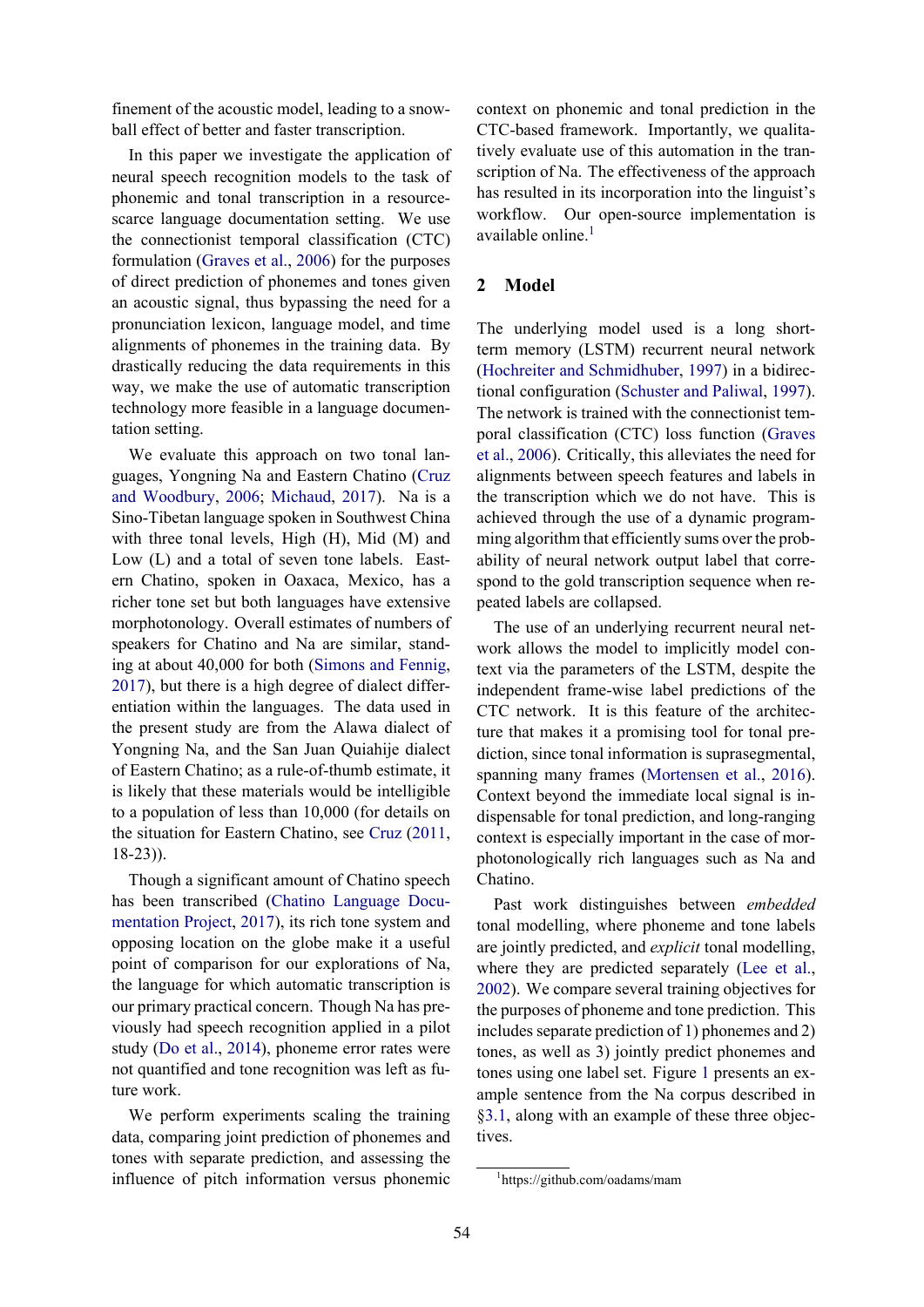| 0 <sub>sec</sub>                                                       | $2.7$ sec |  |  |  |  |
|------------------------------------------------------------------------|-----------|--|--|--|--|
| $/t^h$ i/   golmil-dzol   t <sup>h</sup> i/, alsol dzol tsul   myl.  / |           |  |  |  |  |
| Quant à la sœur, elle demeurait à la maison, dit-on.                   |           |  |  |  |  |
| As for the sister, she stayed at home.                                 |           |  |  |  |  |
| 而妹妹呢,留在家里。                                                             |           |  |  |  |  |

Target label sequence:

|  | $\vert 1. \vert t^h$ i g o m i dz o t <sup>h</sup> i a $\vert x$ o dz o t s u m y                                                                                           |
|--|-----------------------------------------------------------------------------------------------------------------------------------------------------------------------------|
|  | $2.  $ $A+1$ $L+1$                                                                                                                                                          |
|  | $\vert$ 3. $\vert$ t <sup>h</sup> i $\vert$ g o + m i + d z o $\vert$ t <sup>h</sup> i $\vert$ a $\vert$ $\vert$ s o + dz o $\vert$ t s $\vert$ u $\vert$ m $\vert$ $\vert$ |

Figure 1: A sentence from the Na corpus. Top to bottom: spectrogram with  $F_0$  in blue; waveform; phonemic transcription; English, French and Chinese translations; target label sequences: 1. phonemes only, 2. tones only, 3. phonemes and tones together.

### **3 Experimental Setup**

We designed the experiments to answer these primary questions:

- 1. How do the error rates scale with respect to training data?
- 2. How effective is tonal modelling in a CTC framework?
- 3. To what extent does phoneme context play a role in tone prediction?
- 4. Does joint prediction of phonemes and tones help minimize error rates?

We assess the performance of the systems as training data scales from 10 minutes to 150 minutes of a single Na speaker, and between 12 and 50 minutes for a single speaker of Chatino. Experimenting with this extremely limited training data gives us a sense of how much a linguist needs to transcribe before this technology can be profitably incorporated into their workflow.

We evaluate both the phoneme error rate (PER) and tone error rate (TER) of models based on the same neural architecture, but with varying input features and output objectives. Input features include log Filterbank features<sup>2</sup> (fbank), pitch features of Ghahremani et al.  $(2014)$  (pitch), and a combination of both (fbank+pitch). These input features vary in the amount of acoustic information relevant to tonal modelling that they include. The output objectives correspond to those discussed in  $\S2$ : tones only (tone), phonemes only  $(phoneme)$ , or jointly modelling both  $(joint)$ . We denote combinations of input features and target labellings as  $\langle \text{input} \rangle \Rightarrow \langle \text{output} \rangle$ .

In case of tonal prediction we explore similar configurations to that of phoneme prediction, but with two additional points of comparison. The first is predicting tones given one-hot phoneme vectors (phoneme) of the gold phoneme transcription (phoneme $\Rightarrow$ tone). The second predicts tones directly from pitch features (pitch⇒tone). These important points of comparison serve to give us some understanding as to how much tonal information is being extracted directly from the acoustic signal versus the phoneme context.

#### **3.1 Data**

We explore application of the model to the Na corpus that is part of the Pangloss collection (Michailovsky et al., 2014). This corpus consists of around 100 narratives, constituting 11 hours of speech from one speaker in the form of traditional stories, and spontaneous narratives about life, family and customs (Michaud, 2017, 33). Several hours of the recordings have been phonemically transcribed, and we used up to 149 minutes of this for training, 24 minutes for validation and 23 minutes for testing. The total number of phoneme and tone labels used for automatic transcription was 78 and 7 respectively.

For Chatino, we used data of Ćavar et al. (2016) from the GORILLA language archive for Eastern Chatino of San Juan Quiahije, Oaxaca, Mexico for the purposes of comparing phoneme and tone prediction with Na when data restriction is in place. We used up to 50 minutes of data for training, 8 minutes for validation and 7 minutes for testing. The phoneme inventory we used consists of 31 labels along with 14 tone labels. For both languages, preprocessing involved removing punctuation and any other symbols that are not phonemes or tones such as tone group delimiters and hyphens connecting syllables within words.

#### **4 Quantitative Results**

Figure 2 shows the phoneme and tone error rates for Na and Chatino.

<sup>&</sup>lt;sup>2</sup>41 log Filterbank features along with their first and second derivatives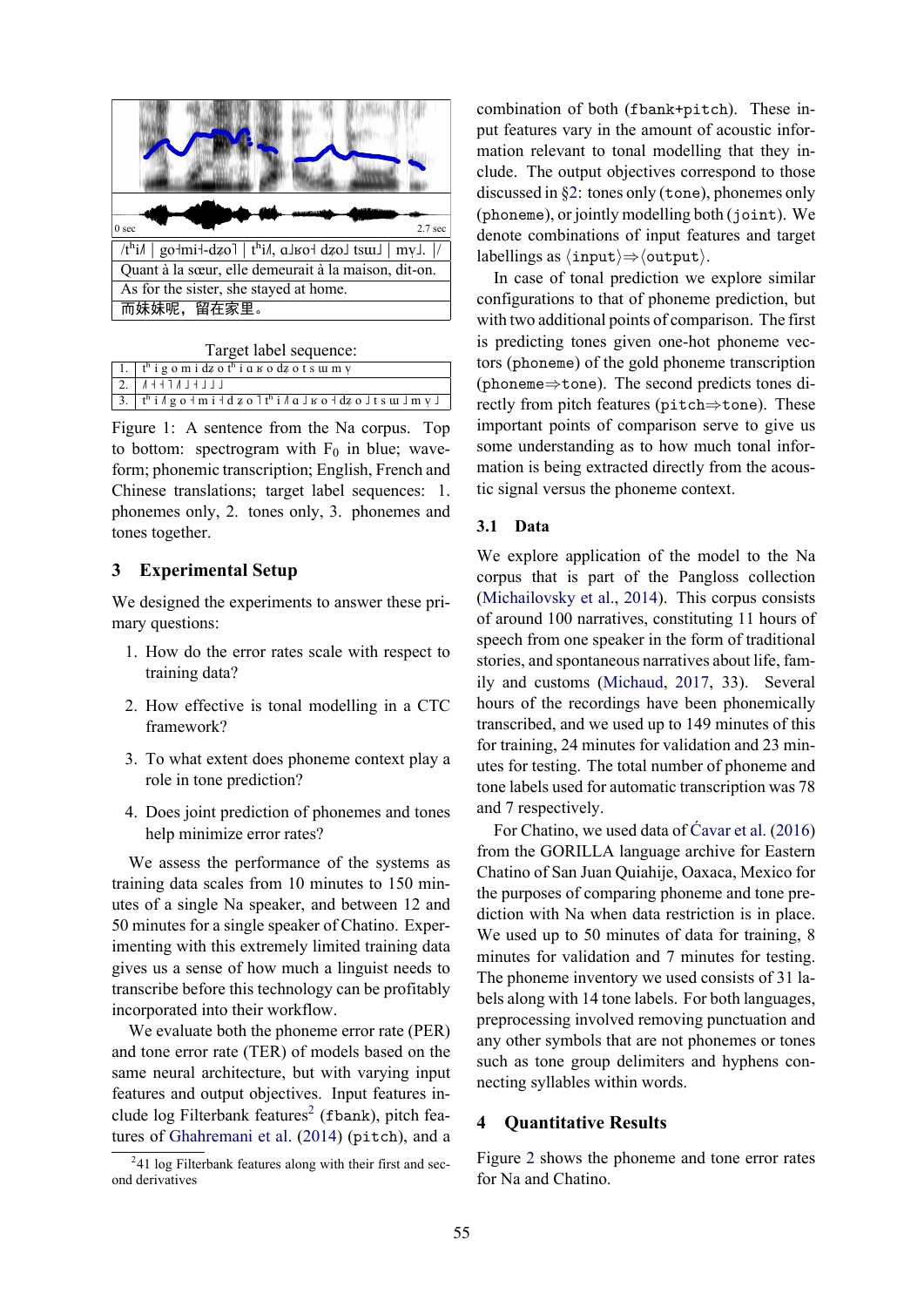

Figure 2: Phoneme error rate (PER) and tone error rate (TER) on test sets as training data is scaled for Na (left) and Chatino (right). The legend entries are formatted as  $\langle \text{input} \rangle \Rightarrow \langle \text{output} \rangle$  to indicate input features to the model and output target labels.

**Error rate scaling** Error rates decrease logarithmically with training data. The best methods reliably have a lower than 30% PER with 30 minutes of training data. We believe it is reasonable to expect similar trends in other languages, with these results suggesting how much linguists might need to transcribe before semi-automation can become part of their workflow.

In the case of phoneme-only prediction, use of pitch information does help reduce the PER, which is consistent with previous work (Metze et al., 2013).

**Tonal modelling** TER is always higher than PER for the same amount of training data, despite there being only 7 tone labels versus 78 phoneme labels in our Na experiment. This is true even when pitch features are present. However, it is unsurprising since the tones have overlapping pitch ranges, and can be realized with vastly different pitch over the course of a single sentence. This suggests that context is more important for predicting tones than phonemes, which are more contextindependent.

fbank⇒tone and pitch⇒tone are vastly in-

ferior to other methods, all of which are privy to phonemic information via training labels or input. However, combining the fbank and pitch input features (fbank+pitch⇒tone) makes for the equal best performing approach for tonal prediction in Na at maximum training data. This indicates both that these features are complementary and that the model has learnt a representation useful for tonal prediction that is on par with explicit phonemic information.

Though tonal prediction is more challenging than phoneme prediction, these results suggest automatic tone transcription is feasible using this architecture, even without inclusion of explicit linguistic information such as constraints on valid tone sequences which is a promising line of future work.

**Phoneme context** To assess the importance of context in tone prediction, phoneme⇒tone gives us a point of comparison where no acoustic information is available at all. It performs reasonably well for Na, and competitively for Chatino. One likely reason for its solid performance is that long-range context is modelled more effectively by using phoneme input features, since there are vastly fewer phonemes per sentence than speech frames. The rich morphotonology of Na and Chatino means context is important in the realisation of tones, explaining why phoneme⇒tone can perform almost as well as methods using acoustic features.

**Joint prediction** Interestingly, joint prediction of phonemes and tones does not outperform the best methods for separate phoneme and tone prediction, except in the case of Chatino tone prediction, if we discount phoneme $\Rightarrow$ tone. In light of the celebrated successes of multitask learning in various domains (Collobert et al., 2011; Deng et al., 2013; Girshick, 2015; Ramsundar et al., 2015; Ruder, 2017), one might expect training with joint prediction of phonemes and tones to help, since it gives more relevant contextual information to the model.

**Na versus Chatino** The trends observed in the experimentation on Chatino were largely consistent with those of Na, but with higher error rates owing to less training data and a larger tone label set. There are two differences with the Na results worth noting. One is that phoneme $\Rightarrow$ tone is more competitive in the case of Chatino, suggest-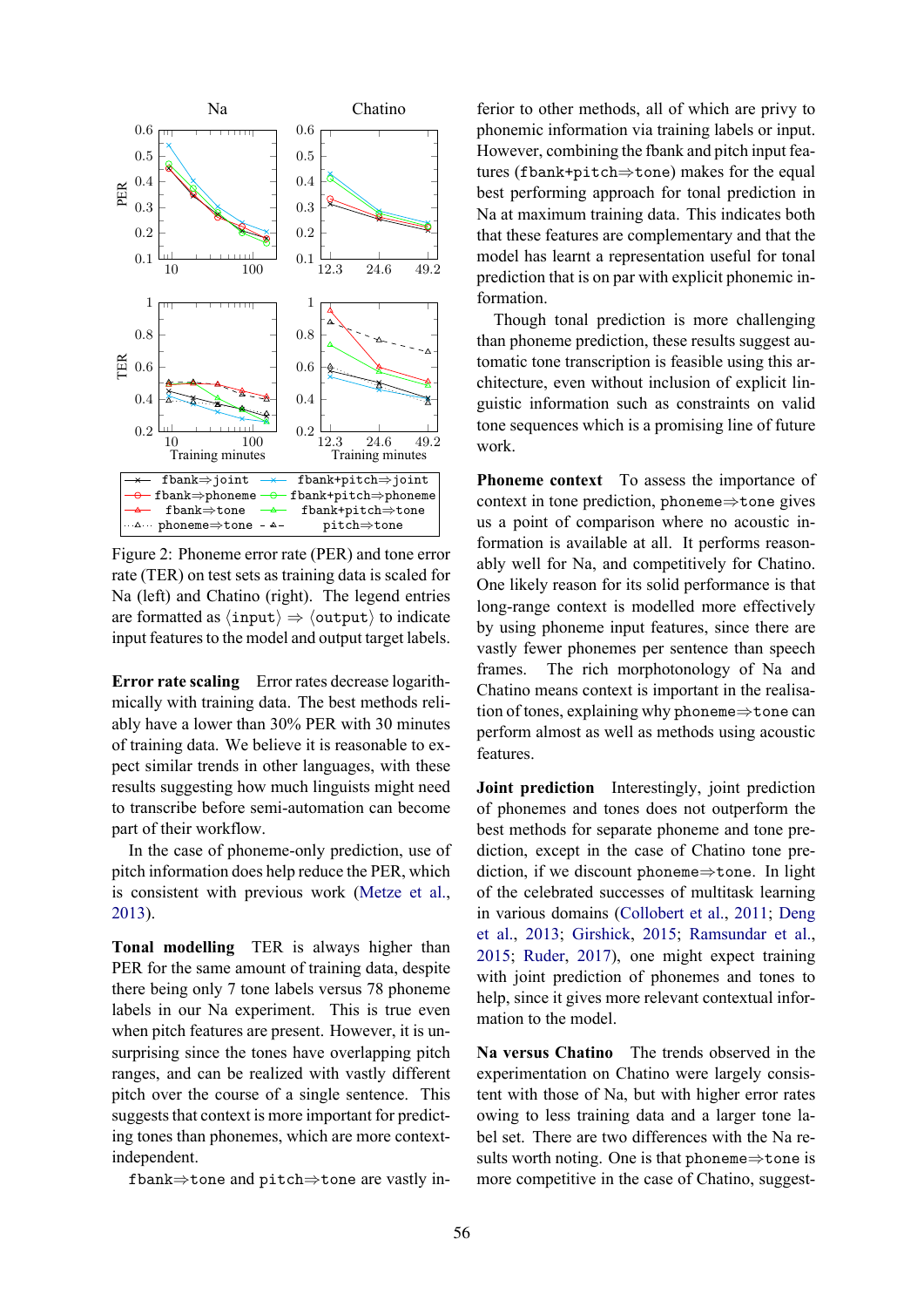|    | М    | $\mathbf{L}$ | Н.    | LH.    | MН  |
|----|------|--------------|-------|--------|-----|
| M  | O    | 69.8         | 18.6  | $-7.4$ | 4.2 |
| L  | 77   | - 0          | 14.6  | 6.1    | 2.3 |
| H  | 56.1 | 27.3         | -0    | 10.6   | 6.1 |
| LН | 38.6 | 31.8         | 25.   | Ð      | 4.5 |
| МH | 41.4 | 22.4         | -17.2 | 19     | . . |

Figure 3: Confusion matrix showing the rates of substitution errors between tones (as a percentage, normalized per row).

ing that phoneme context plays a more important role in tonal prediction in Chatino. The second is that fbank⇒tone outperforms pitch⇒tone, and that adding pitch features to Filterbank features offers less benefit than in Na.

#### **4.1 Error Types**

Figure 3 shows the most common tone substitution mistakes for fbank+pitch⇒joint in the test set. Proportions were very similar for other methods. The most common tonal substitution errors were those between between M and L. Acoustically, M and L are neighbours; as mentioned above, in Na the same tone can be realised with a different pitch at different points in a sentence, leading to overlapping pitch ranges between these tones. Moreover, M and L tones were by far the most common tonal labels.

### **5 Qualitative Discussion**

The phoneme error rates in the above quantitative analysis are promising, but is this system actually of practical use in a linguistic workflow? We discuss here the experience of a linguist in applying this model to Na data to aid in transcription of 9 minutes and 30 seconds of speech.

### **5.1 Recognition Errors**

The phonemic errors typically make linguistic sense: they are not random added noise and often bring the linguist's attention to phonetic facts that are easily overlooked because they are not phonemically contrastive.

One set of such errors is due to differences in articulation between different morphosyntactic classes. For example, the noun 'person' /hĩ]/ and the relativizer suffix /-hĩ]/ are segmentally identical, but the latter is articulated much more weakly than the former and it is often recognized as /ĩ/ in automatic transcription, without an initial /h/. Likewise, in the demonstrative /tshul/ the initial

consonant / $t\$ {g}^h/ is often strongly hypo-articulated, resulting in its recognition as a fricative /ʂ/, /ʐ/, or /ʑ/ instead of an aspirated affricate. As a further example, the negation that is transcribed as  $/m\tilde{o}$ in *Housebuilding2.290* instead of /mx+/. This highlights that the vowel in that syllable is probably nazalised, and acoustically unlike the average  $\sqrt{x}$  vowel for lexical words. The extent to which a word's morphosyntactic category influences the way it is pronounced is known to be languagespecific (Brunelle et al., 2015); the phonemic transcription tool indirectly reveals that this influence is considerable in Na.

A second set is due to loanwords containing combinations of phonemes that are unattested in the training set. For example  $\frac{z}{u}$  from Mandarin *rìběn* (日本, 'Japan'). /pe/ is otherwise unattested in Na, which only has /pi/; accordingly, the syllable was identified as /pi/. In documenting Na, Mandarin loanwords were initially transcribed with Chinese characters, and thus cast aside from analyses, instead of confronting the issue of how different phonological systems coexist and interact in language use.

A third set of errors made by the system result in an output that is not phonologically well formed, such as syllables without tones and sequences with consonant clusters such as /kgy/. These cases are easy for the linguist to identify and amend.

The recognition system currently makes tonal mistakes that are easy to correct on the basis of elementary phonological knowledge: it produces some impossible tone sequences such as M+L+M inside the same tone group. Very long-ranging tonal dependencies are not harnessed so well by the current tone identification tool. This is consistent with quantitative indications in §4 and is a case for including a tonal language model or refining the neural architecture to better harness longrange contextual information.

### **5.2 Benefits for the Linguist**

Using this automatic transcription as a starting point for manual correction was found to confer several benefits to the linguist.

**Faithfulness to acoustic signal** The model produces output that is faithful to the acoustic signal. In casual oral speech there are repetitions and hesitations that are sometimes overlooked by the transcribing linguist, who is engrossed in a holistic process involving interpretation, translation, anno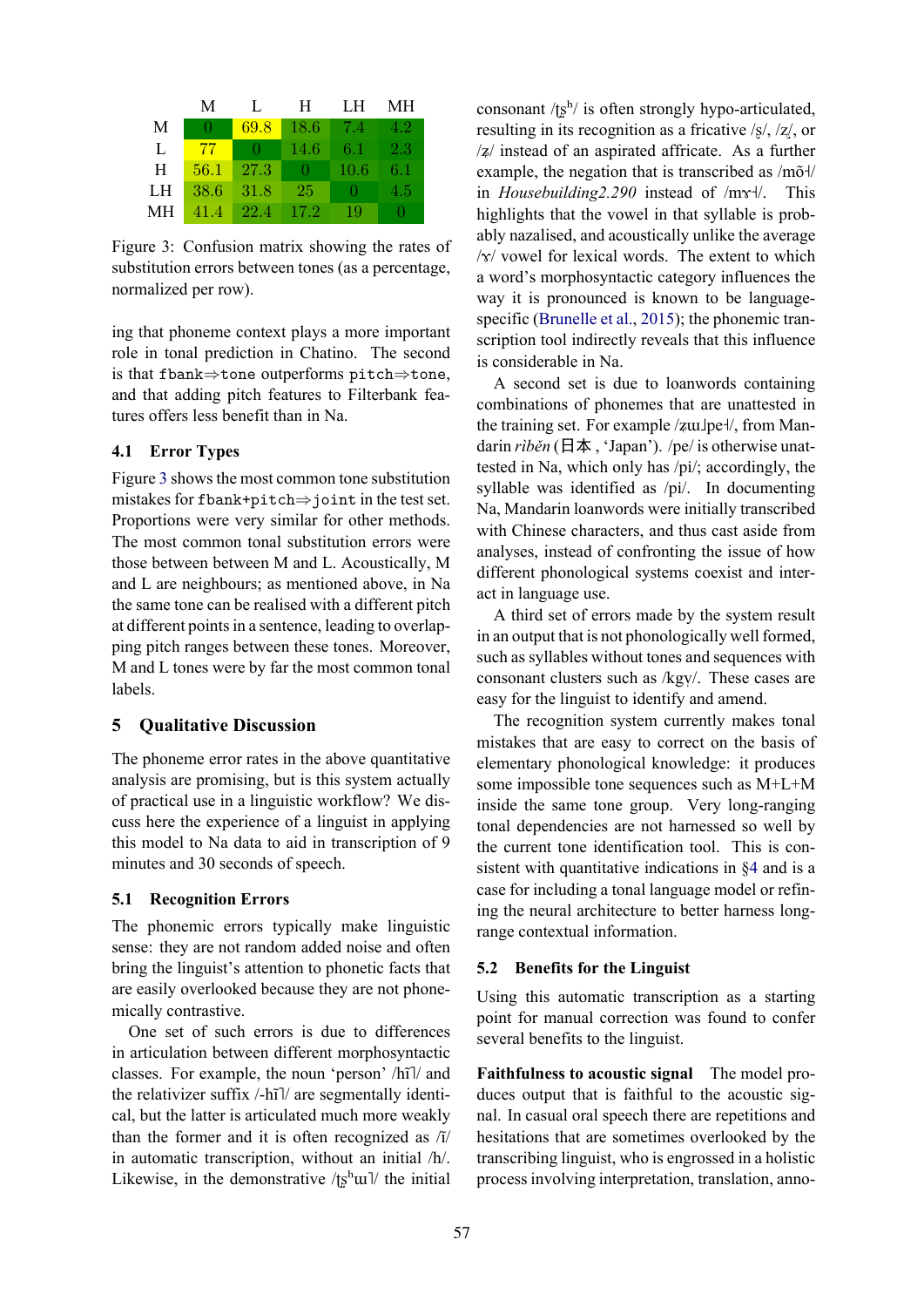tation, and communication with the language consultant. When using an automatically generated transcription as a canvas, there can be full confidence in the linearity of transcription, and more attention can be placed on linguistically meaningful dialogue with the language consultant.

**Typographical errors and the transcriber's mindset** Transcriptions are made during fieldwork with a language consultant and are difficult to correct down the line based only on auditory impression when the consultant is not available. However, such typographic errors are common, with a large number of phoneme labels and significant use of combinations of keys (Shift, Alternative Graph, etc). By providing a high-accuracy first-pass automatic transcription, much of this manual data entry is entirely avoided. Enlisting the linguist solely for correction of errors also allows them to embrace a critical mindset, putting them in "proofreading mode", where focus can be entirely centred on assessing the correctness of the system output without the additional distracting burden of data entry.

**Speed** Assessing automatic transcription's influence on the speed of the overall language documentation process is beyond the scope of this paper and is left to future work. Language documentation is a holistic process. Beyond phonemic transcription, documentation of Na involves other work that happens in parallel: translating, discussing with a native speaker, copying out new words into the Na dictionary, and being constantly on the lookout for new and unexpected linguistic phenomena. Further complicating this, the linguist's proficiency of the language and speed of transcription is dynamic, improving over time. This makes comparisons difficult.

From this preliminary experiment, the efficiency of the linguist was perceived to be improved, but the benefits lie primarily in the advantages of providing a transcript faithful to the recording, and allowing the linguist to minimize manual entry, focusing on correction and enrichment of the transcribed document.

**The snowball effect** More data collection means more training data for better ASR performance. The process of improving the acoustic model by training on such semi-automatic transcriptions has begun, with the freshly transcribed *Housebuilding2* used in this investigation now available for subsequent Na acoustic modelling training.

As a first example of output by incorporating automatic transcription into the Yongning Na documentation workflow, transcription of the recording *Housebuilding* was completed using automatic transcription as a canvas; this document is now available online.<sup>3</sup>

# **6 Conclusion**

We have presented the results of applying a CTCbased LSTM model to the task of phoneme and tone transcription in a resource-scarce context: that of a newly documented language. Beyond comparing the effects of various training inputs and objectives on the phoneme and tone error rates, we reported on the application of this method to linguistic documentation of Yongning Na. Its applicability as a first-pass transcription is very encouraging, and it has now been incorporated into the workflow. Our results give an idea of the amount of speech other linguists might aspire to transcribe in order to bootstrap this process: as little as 30 minutes in order to obtain a sub-30% phoneme error rate as a starting point, with further improvements to come as more data is transcribed in the semi-automated workflow. There is still much room for modelling improvement, including incorporation of linguistic constraints into the architecture for more accurate transcriptions.

# **References**

- Laurent Besacier, Etienne Barnard, Alexey Karpov, and Tanja Schultz. 2014. Automatic speech recognition for under-resourced languages: A survey. *Speech Communication* 56:85–100.
- Marc Brunelle, Daryl Chow, and Thụy Nhã Uyên Nguyễn. 2015. Effects of lexical frequency and lexical category on the duration of Vietnamese syllables. In The Scottish Consortium for ICPhS 2015, editor, *Proceedings of 18th International Congress of Phonetic Sciences*. University of Glasgow, Glasgow, pages 1–5.
- Lukáš Burget, Petr Schwarz, Mohit Agarwal, Pinar Akyazi, Kai Feng, Arnab Ghoshal, Ondřej Glembek, Nagendra Goel, Martin Karafiát, Daniel Povey, and Others. 2010. Multilingual acoustic modeling for speech recognition based on subspace Gaussian mixture models. In *Acoustics Speech and Signal Processing (ICASSP), 2010 IEEE International Conference on*. IEEE, pages 4334–4337.

<sup>3</sup> http://lacito.vjf.cnrs.fr/pangloss/corpus/show\_text\_en .php?id=crdo-NRU\_F4\_HOUSEBUILDING2\_SOUND &idref=crdo-NRU\_F4\_HOUSEBUILDING2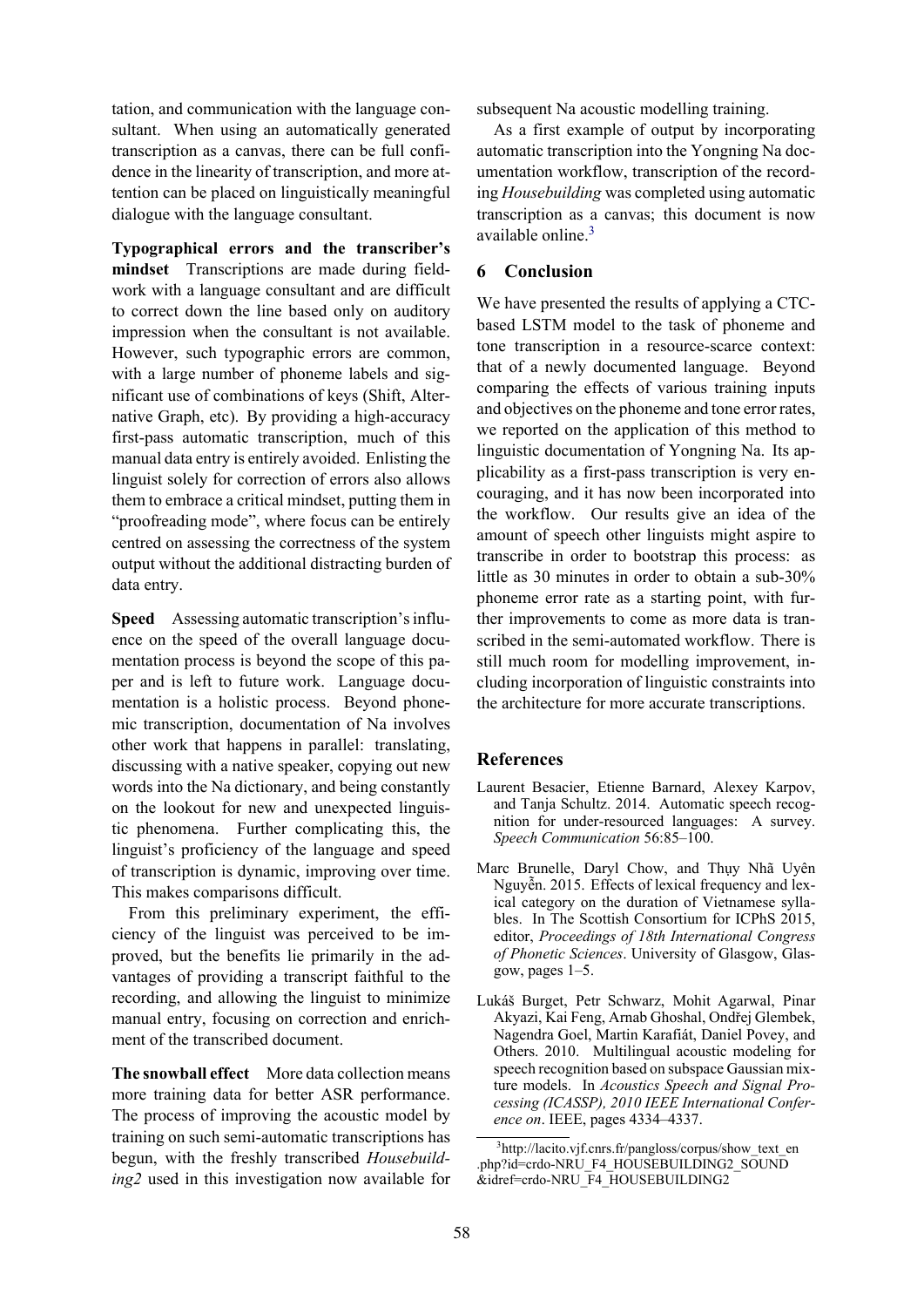- Małgorzata E. Ćavar, Damir Cavar, and Hilaria Cruz. 2016. Endangered Language Documentation: Bootstrapping a Chatino Speech Corpus, Forced Aligner, ASR. In *LREC*. pages 4004–4011.
- Chatino Language Documentation Project. 2017. Chatino Language Documentation Project Collection.
- Ronan Collobert, Jason Weston, and Michael Karlen. 2011. Natural Language Processing ( almost ) from Scratch 1:1–34.
- Emiliana Cruz. 2011. *Phonology, tone and the functions of tone in San Juan Quiahije Chatino*. Ph.D., University of Texas at Austin, Austin. http://hdl.handle.net/2152/ETD-UT-2011-08-4280.
- Emiliana Cruz and Tony Woodbury. 2006. El sandhi de los tonos en el Chatino de Quiahije. In *Las memorias del Congreso de Idiomas Indígenas de Latinoamérica-II*, Archive of the Indigenous Languages of Latin America.
- Li Deng, Geoffrey Hinton, and Brian Kingsbury. 2013. New types of deep neural network learning for speech recognition and related applications: an overview. In *2013 IEEE International Conference on Acoustics, Speech and Signal Processing*. IEEE, pages 8599–8603. https://doi.org/10.1109/ICASSP.2013.6639344.
- Thi-Ngoc-Diep Do, Alexis Michaud, and Eric Castelli. 2014. Towards the automatic processing of Yongning Na (Sino-Tibetan): developing a 'light' acoustic model of the target language and testing 'heavyweight' models from five national languages. In *4th International Workshop on Spoken Language Technologies for Under-resourced Languages (SLTU 2014)*. St Petersburg, Russia, pages 153–160. https://halshs.archives-ouvertes.fr/halshs-00980431.
- Yan-Mei Feng, Li Xu, Ning Zhou, Guang Yang, and Shan-Kai Yin. 2012. Sine-wave speech recognition in a tonal language. *The Journal of the Acoustical Society of America* 131(2):EL133– EL138. https://doi.org/10.1121/1.3670594.
- Pegah Ghahremani, Bagher BabaAli, Daniel Povey, Korbinian Riedhammer, Jan Trmal, and Sanjeev Khudanpur. 2014. A pitch extraction algorithm tuned for automatic speech recognition. In *Acoustics, Speech and Signal Processing (ICASSP), 2014 IEEE International Conference on*. IEEE, pages 2494–2498.
- Ross Girshick. 2015. Fast R-CNN. In *2015 IEEE International Conference on Computer Vision (ICCV)*. IEEE, pages 1440–1448. https://doi.org/10.1109/ICCV.2015.169.
- Alex Graves, Santiago Fernandez, Faustino Gomez, and Jurgen Schmidhuber. 2006. Connectionist Temporal Classification : Labelling Unsegmented Sequence Data with Recurrent Neural Networks. *Proceedings of the 23rd international*

*conference on Machine Learning* pages 369–376. https://doi.org/10.1145/1143844.1143891.

- Nikolaus Himmelmann. 2006. Language documentation: what is it and what is it good for? In J. Gippert, Nikolaus Himmelmann, and Ulrike Mosel, editors, *Essentials of language documentation*, de Gruyter, Berlin/New York, pages 1–30.
- Geoffrey Hinton, Li Deng, Dong Yu, George E Dahl, Abdel-rahman Mohamed, Navdeep Jaitly, Andrew Senior, Vincent Vanhoucke, Patrick Nguyen, Tara N Sainath, and Others. 2012. Deep neural networks for acoustic modeling in speech recognition: The shared views of four research groups. *Signal Processing Magazine, IEEE* 29(6):82–97.
- Sepp Hochreiter and Jürgen Schmidhuber. 1997. Long short-term memory. *Neural computation* 9(8):1735–1780.
- Viet-Bac Le and Laurent Besacier. 2009. Automatic speech recognition for under-resourced languages: application to Vietnamese language. *Audio, Speech, and Language Processing, IEEE Transactions on* 17(8):1471–1482.
- Tan Lee, Wai Lau, Yiu Wing Wong, and P C Ching. 2002. Using tone information in Cantonese continuous speech recognition. *ACM Transactions on Asian Language Information Processing (TALIP)* 1(1):83– 102.
- Florian Metze, Zaid A.W. W Sheikh, Alex Waibel, Jonas Gehring, Kevin Kilgour, Quoc Bao Nguyen, and Van Huy Nguyen. 2013. Models of tone for tonal and non-tonal languages. *2013 IEEE Workshop on Automatic Speech Recognition and Understanding, ASRU 2013 - Proceedings* pages 261–266. https://doi.org/10.1109/ASRU.2013.6707740.
- Boyd Michailovsky, Martine Mazaudon, Alexis Michaud, Séverine Guillaume, Alexandre François, and Evangelia Adamou. 2014. Documenting and researching endangered languages: the Pangloss Collection. *Language Documentation and Conservation* 8:119–135.
- Alexis Michaud. 2017. *Tone in Yongning Na: lexical tones and morphotonology*. Number 13 in Studies in Diversity Linguistics. Language Science Press, Berlin. http://langsci-press.org/catalog/book/109.
- David R Mortensen, Patrick Littell, Akash Bharadwaj, Kartik Goyal, Chris Dyer, and Lori Levin. 2016. PanPhon: A Resource for Mapping IPA Segments to Articulatory Feature Vectors. *Proceedings of COL-ING 2016, the 26th International Conference on Computational Linguistics: Technical Papers* pages 3475–3484. http://aclweb.org/anthology/C16-1328.
- Markus Müller, Sebastian Stüker, and Alex Waibel. 2017. Language Adaptive Multilingual CTC Speech Recognition. In Alexey Karpov, Rodmonga Potapova, and Iosif Mporas, editors, *Speech and Computer: 19th International*